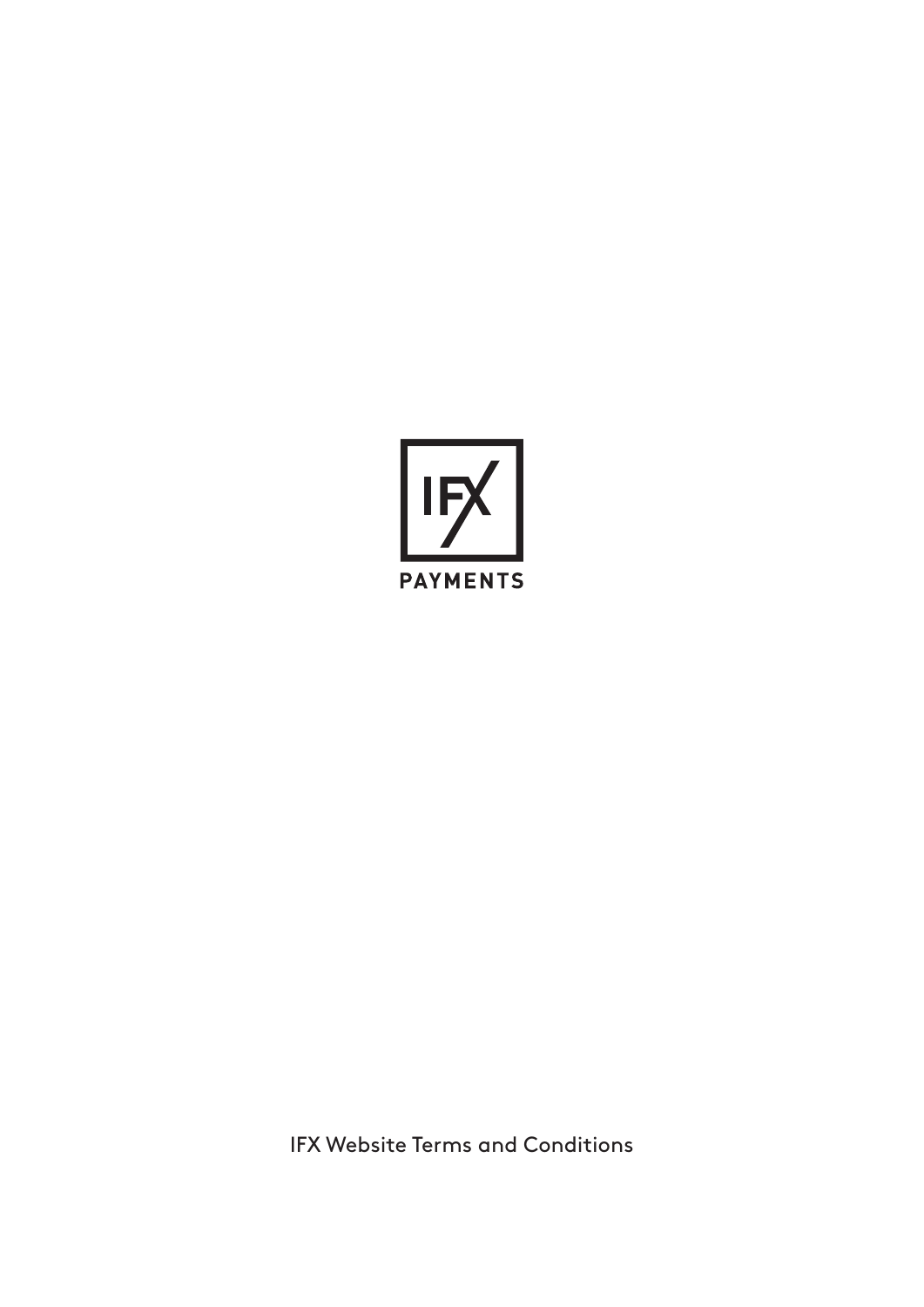

## **PLEASE READ THESE TERMS AND CONDITIONS CAREFULLY BEFORE USING THIS SITE**

**WHAT'S IN THESE TERMS?**

These terms tell you the rules for using our website [www.ifxpayments.com](https://www.ifxpayments.com/) (our site).

## **WHO WE ARE AND HOW TO CONTACT US**

[www.ifxpayments.com](https://www.ifxpayments.com/) is a site operated by IFX (UK) Limited ("we" "us"). We are registered in England and Wales under company number 05422718 and have our registered office at 119 Marylebone Road, London, NW1 5PU.

To contact us, please email [info@ifxpayments.com](mailto:info%40ifxpayments.com?subject=)

#### **BY USING OUR SITE YOU ACCEPT THESE TERMS**

By using our site, you confirm that you accept these terms of use and that you agree to comply with them.

If you do not agree to these terms, you must not use our site.

We recommend that you save a copy of these terms for future reference.

### **THERE ARE OTHER TERMS THAT MAY APPLY TO YOU**

These terms of use refer to the following additional terms, which also apply to your use of our site:

#### Our [Privacy Policy](https://www.ifxpayments.com/privacy/).

Our [Cookie Policy,](https://www.ifxpayments.com/cookies/) which sets out information about the cookies on our site.

#### **WE MAY MAKE CHANGES TO THESE TERMS**

We amend these terms from time to time. Every time you wish to use our site, please check these terms to ensure you understand the terms that apply at that time.

#### **WE MAY MAKE CHANGES TO OUR SITE**

We may update and change our site from time to time to reflect changes to our products, our users' needs and our business priorities.

#### **WE MAY TRANSFER THIS AGREEMENT TO SOMEONE ELSE**

We may transfer our rights and obligations under these terms to another organisation. We will always tell you in writing if this happens and we will ensure that the transfer will not affect your rights under the contract.

## **WE MAY SUSPEND OR WITHDRAW OUR SITE**

Our site is made available free of charge.

We do not guarantee that our site, or any content on it, will always be available or be uninterrupted. We may suspend or withdraw or restrict the availability of all or any part of our site for business and operational reasons. We will try to give you reasonable notice of any suspension or withdrawal.

You are also responsible for ensuring that all persons who access our site through your internet connection are aware of these terms of use and other applicable terms and conditions, and that they comply with them.

### **YOU MUST KEEP YOUR ACCOUNT DETAILS SAFE**

If you choose, or you are provided with, a user identification code, password or any other piece of information as part of our security procedures, you must treat such information as confidential. You must not disclose it to any third party.

We have the right to disable any user identification code or password, whether chosen by you or allocated by us, at any time, if in our reasonable opinion you have failed to comply with any of the provisions of these terms of use.

If you know or suspect that anyone other than you knows your user identification code or password, you must promptly notify us at [legal@ifxpayments.com](mailto:legal%40ifxpayments.com?subject=).

## **HOW YOU MAY USE MATERIAL ON OUR SITE**

We are the owner or the licensee of all intellectual property rights in our site, and in the material published on it. Those works are protected by copyright laws and treaties around the world. All such rights are reserved.

You may print off one copy, and may download extracts, of any page(s) from our site for your personal use and you may draw the attention of others within your organisation to content posted on our site.

You must not modify the paper or digital copies of any materials you have printed off or downloaded in any way, and you must not use any illustrations, photographs, video or audio sequences or any graphics separately from any accompanying text.

Our status (and that of any identified contributors) as the authors of content on our site must always be acknowledged.

You must not use any part of the content on our site for commercial purposes without obtaining a licence to do so from us.

If you print off, copy or download any part of our site in breach of these terms of use, your right to use our site will cease immediately and you must, at our option, return or destroy any copies of the materials you have made.

## **DO NOT RELY ON INFORMATION ON THIS SITE**

The content on our site is provided for general information only. It is not intended to amount to advice on which you should rely. You must obtain professional or specialist advice before taking, or refraining from, any action on the basis of the content on our site.

Although we make reasonable efforts to update the information on our site, we make no representations, warranties or guarantees, whether express or implied, that the content on our site is accurate, complete or up to date.

#### **WE ARE NOT RESPONSIBLE FOR WEBSITES WE LINK TO**

Where our site contains links to other sites and resources provided by third parties, these links are provided for your information only. Such links should not be interpreted as approval by us of those linked websites or information you may obtain from them.

We have no control over the contents of those sites or resources.

## **OUR RESPONSIBILITY FOR LOSS OR DAMAGE SUFFERED BY YOU**

*WHETHER YOU ARE A CONSUMER OR A BUSINESS USER:*

- We do not exclude or limit in any way our liability to you where it would be unlawful to do so. This includes liability for death or personal injury caused by our negligence or the negligence of our employees, agents or subcontractors and for fraud or fraudulent misrepresentation.
- Different limitations and exclusions of liability will apply to liability arising as a result of the supply of any products or services to you, which will be set out in our Terms and Conditions of Business.

#### *IF YOU ARE A BUSINESS USER:*

- We exclude all implied conditions, warranties, representations or other terms that may apply to our site or any content on it.
- We will not be liable to you for any loss or damage, whether in contract, tort (including negligence), breach of statutory duty, or otherwise, even if foreseeable, arising under or in connection with:
	- use of, or inability to use, our site; or
	- use of or reliance on any content displayed on our site.
- In particular, we will not be liable for:
	- loss of profits, sales, business, or revenue;
	- business interruption;
	- loss of anticipated savings;
	- loss of business opportunity, goodwill or reputation; or any indirect or consequential loss or damage.

*IF YOU ARE A CONSUMER USER:*

- Please note that we only provide our site for domestic and private use. You agree not to use our site for any commercial or business purposes, and we have no liability to you for any loss of profit, loss of business, business interruption, or loss of business opportunity.
- If defective digital content that we have supplied, damages a device or digital content belonging to you and this is caused by our failure to use reasonable care and skill, we will either repair the damage or pay you compensation. However, we will not be liable for damage that you could have avoided by following our advice to apply an update offered to you free of charge or for damage that was caused by you failing to correctly follow installation instructions or to have in place the minimum system requirements advised by us.

#### **HOW WE MAY USE YOUR PERSONAL INFORMATION**

We will only use your personal information as set out in our [Privacy Policy](https://www.ifxpayments.com/privacy/).

## **WE ARE NOT RESPONSIBLE FOR VIRUSES**

You are responsible for configuring your information technology, computer programs and platform to access our site. You should use your own virus protection software.

# **IFX Website Terms and Conditions**